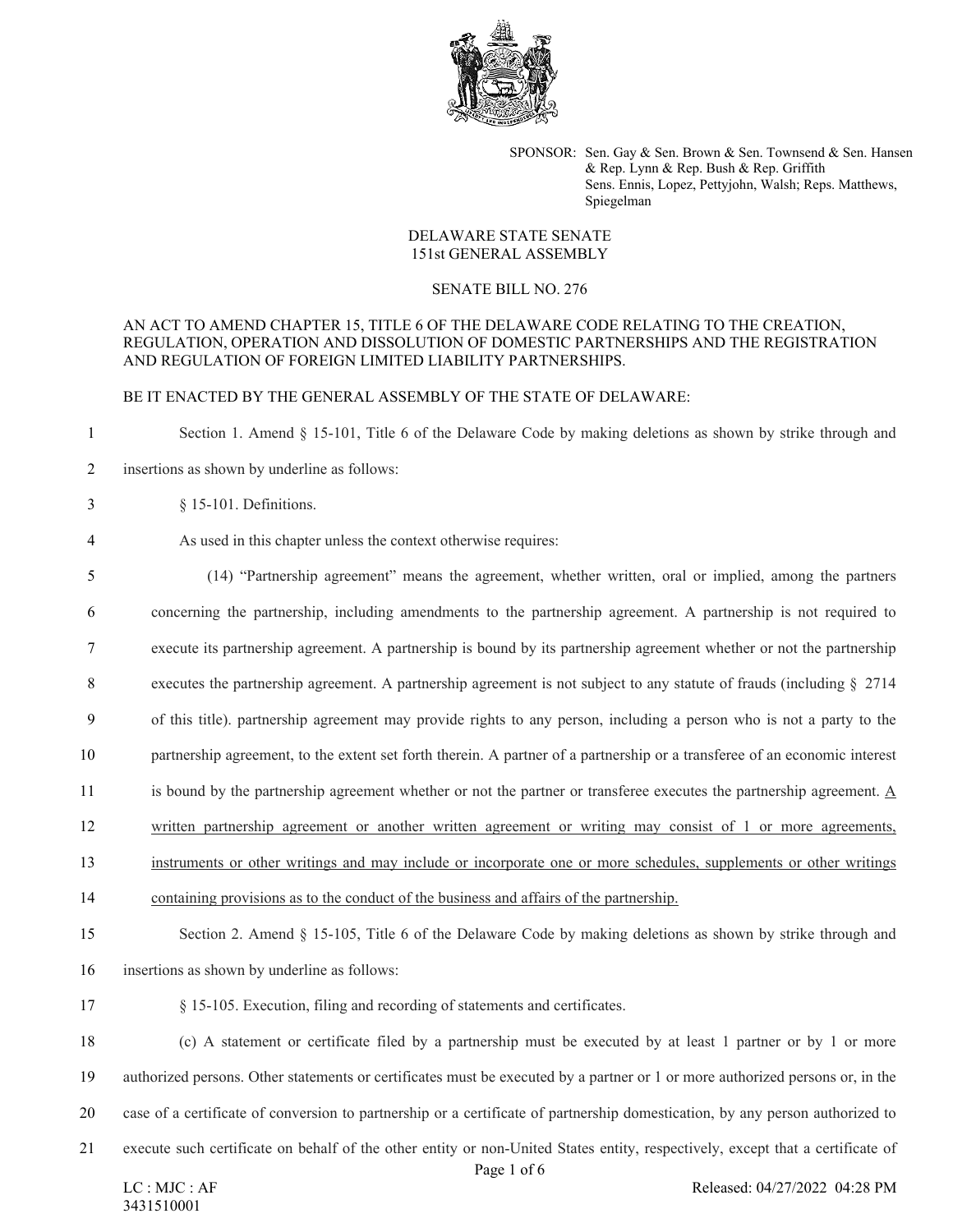merger or consolidation filed by a surviving or resulting other business entity shall be executed by any person authorized to execute such certificate on behalf of such other business entity. The execution of a statement or certificate by a person who is authorized by this chapter to execute such statement or certificate constitutes an oath or affirmation, under the penalties of perjury in the third degree, that, to the best of such person's knowledge and belief, the facts stated therein are shall be true at the time such statement or certificate becomes effective as provided in this chapter. A person who executes a statement or a certificate as an agent or fiduciary need not exhibit evidence of his or her authority as a prerequisite to filing. Any signature on any statement or certificate authorized to be filed with the Secretary of State under any provision of this chapter may be a facsimile, a conformed signature or an electronically transmitted signature. Upon delivery of any statement or certificate, the Secretary of State shall record the date and time of its delivery. Unless the Secretary of State finds that any statement or certificate does not conform to law, upon receipt of all filing fees required by law the Secretary of State shall:

 (1) Certify that the statement or certificate has been filed with the Secretary of State by endorsing upon the original statement or certificate the word "Filed", and the date and time of the filing. This endorsement is conclusive of 35 the date and time of its filing in the absence of actual fraud. Except as provided in paragraph  $(c)(5)$  or  $(c)(6)$  of this section, such date and time of filing of a statement or certificate shall be the date and time of delivery of the statement or certificate;

(2) File and index the endorsed statement or certificate;

 (3) Prepare and return to the person who filed it or the person's representative a copy of the signed statement or certificate similarly endorsed, and shall certify such copy as a true copy of the signed statement or certificate; and

 (4) Cause to be entered such information from the statement or certificate as the Secretary of State deems appropriate into the Delaware Corporation Information System or any system which is a successor thereto in the office of the Secretary of State, and such information and a copy of such statement or certificate shall be permanently maintained as a public record on a suitable medium. The Secretary of State is authorized to grant direct access to such system to registered agents subject to the execution of an operating agreement between the Secretary of State and such registered agent. Any registered agent granted such access shall demonstrate the existence of policies to ensure that information entered into the system accurately reflects the content of statements or certificates in the possession of the registered agent at the time of entry.

 (5) Upon request made upon or prior to delivery, the Secretary of State may, to the extent deemed practicable, establish as the date and time of filing of a statement or certificate a date and time after its delivery. If the Secretary of State refuses to file any statement or certificate due to an error, omission or other imperfection, the Secretary of State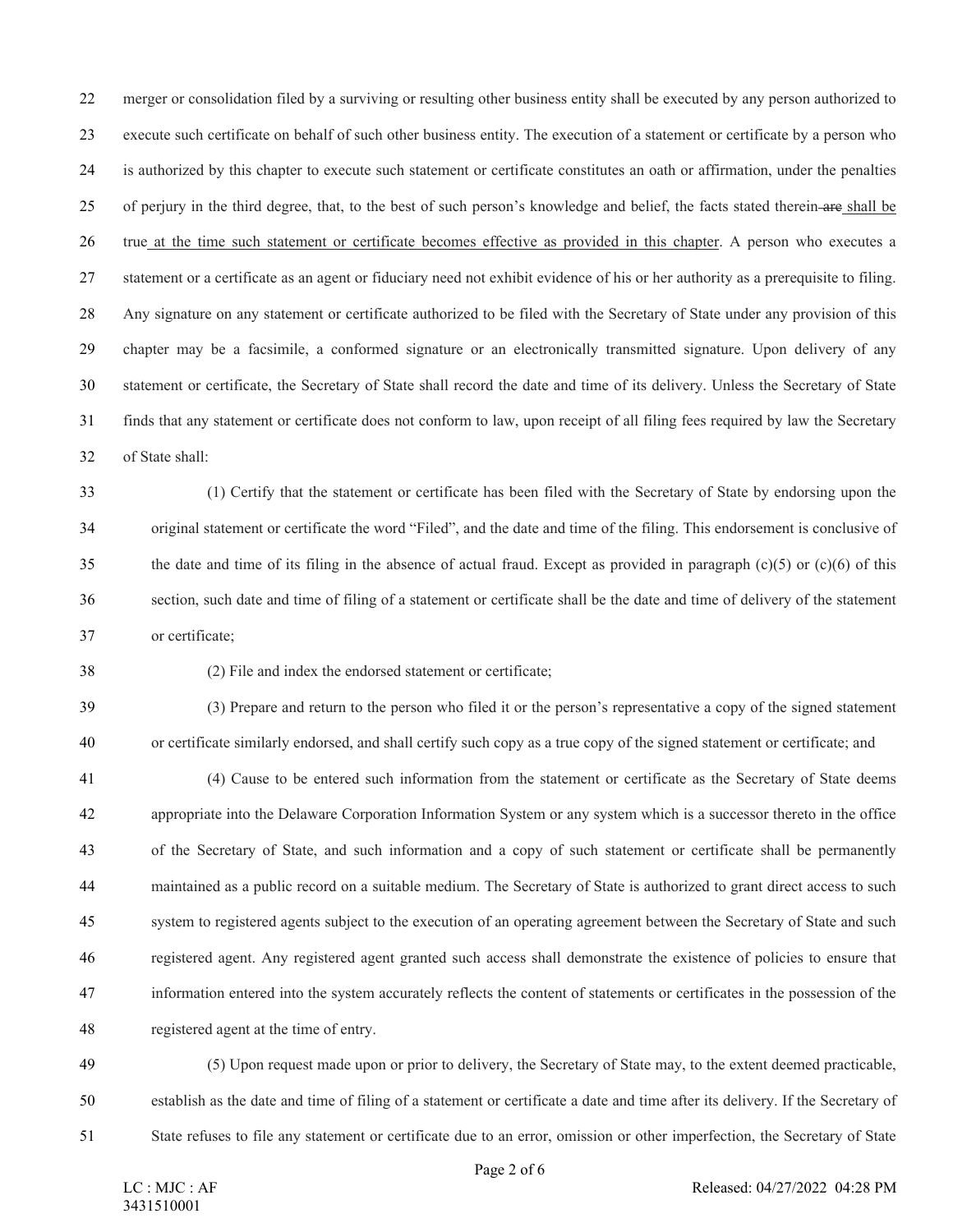may hold such statement or certificate in suspension, and in such event, upon delivery of a replacement statement or certificate in proper form for filing and tender of the required fees within 5 business days after notice of such suspension is given to the filer, the Secretary of State shall establish as the date and time of filing of such statement or certificate the date and time that would have been the date and time of filing of the rejected statement or certificate had it been accepted for filing. The Secretary of State shall not issue a certificate of good standing with respect to any partnership with a statement or certificate held in suspension pursuant to this subsection. The Secretary of State may establish as the date and time of filing of a statement or certificate the date and time at which information from such statement or certificate is entered pursuant to paragraph (c)(4) of this section if such statement or certificate is delivered on the same date and within 4 hours after such information is entered.

(6) If:

 a. Together with the actual delivery of a statement or certificate and tender of the required fees, there is delivered to the Secretary of State a separate affidavit (which in its heading shall be designated as an affidavit of extraordinary condition) attesting, on the basis of personal knowledge of the affiant or a reliable source of knowledge identified in the affidavit, that an earlier effort to deliver such statement or certificate and tender such fees was made in good faith, specifying the nature, date and time of such good faith effort and requesting that the Secretary of State establish such date and time as the date and time of filing of such statement or certificate; or

 b. Upon the actual delivery of a statement or certificate and tender of the required fees, the Secretary of State in his or her discretion provides a written waiver of the requirement for such an affidavit stating that it appears to the Secretary of State that an earlier effort to deliver such statement or certificate and tender such fees was made in good faith and specifying the date and time of such effort; and

 c. The Secretary of State determines that an extraordinary condition existed at such date and time, that such earlier effort was unsuccessful as a result of the existence of such extraordinary condition, and that such actual delivery and tender were made within a reasonable period (not to exceed 2 business days) after the cessation of such extraordinary condition, then the Secretary of State may establish such date and time as the date and time of filing of such statement or certificate. No fee shall be paid to the Secretary of State for receiving an affidavit of extraordinary condition. For purposes of this subsection, an extraordinary condition means: any emergency resulting from an attack on, invasion or occupation by foreign military forces of, or disaster, catastrophe, war or other armed conflict, revolution or insurrection or rioting or civil commotion in, the United States or a locality in which the Secretary of State conducts its business or in which the good faith effort to deliver the statement or certificate and tender the required fees is made, or the immediate threat of any of the foregoing; or any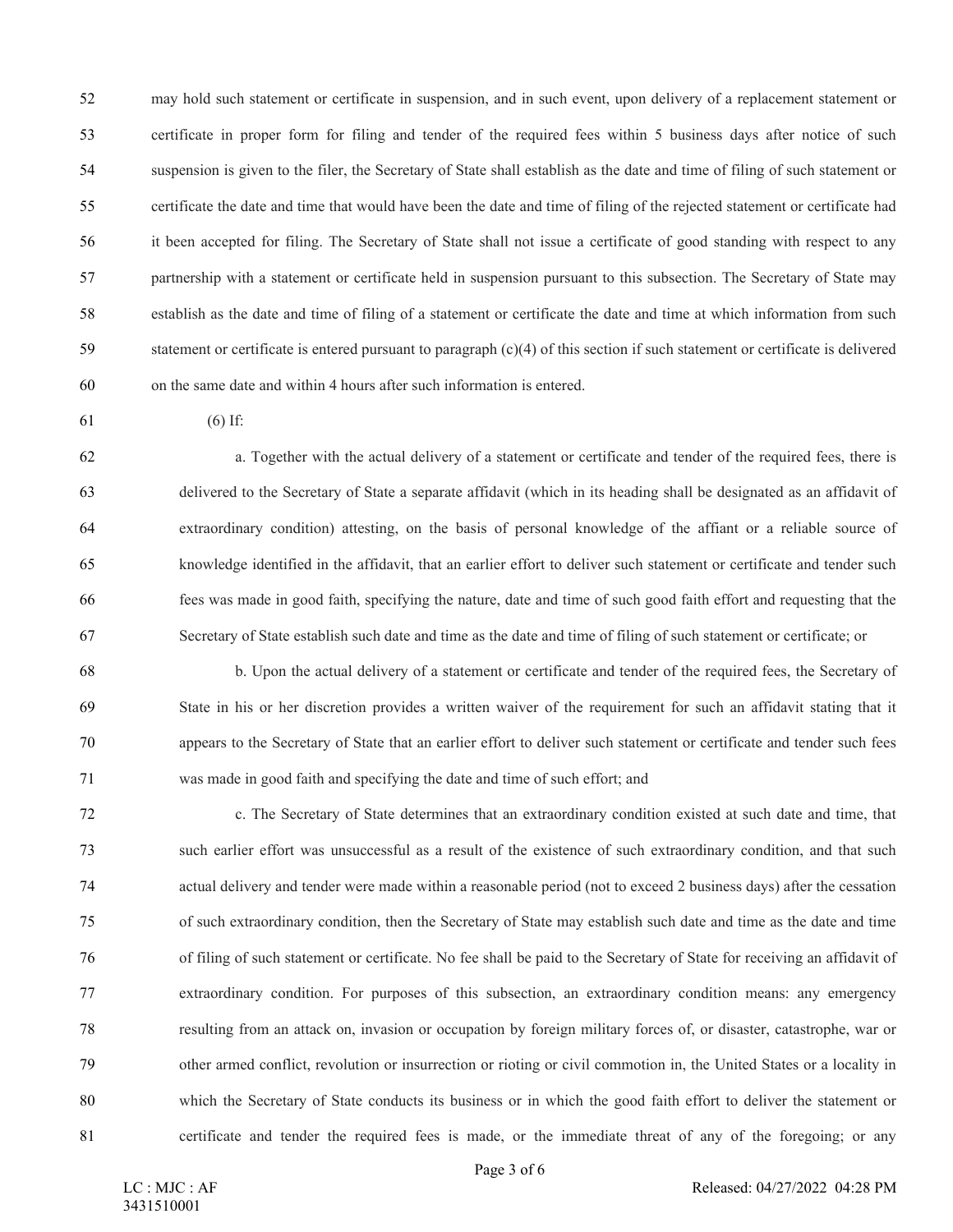82 malfunction or outage of the electrical or telephone service to the Secretary of State's office, or weather or other condition in or about a locality in which the Secretary of State conducts its business, as a result of which the Secretary of State's office is not open for the purpose of the filing of statements and certificates under this chapter or such filing cannot be effected without extraordinary effort. The Secretary of State may require such proof as it 86 deems necessary to make the determination required under this paragraph (c)(6)c. of this section, and any such determination shall be conclusive in the absence of actual fraud. If the Secretary of State establishes the date and time of filing of a statement or certificate pursuant to this subsection, the date and time of delivery of the affidavit of extraordinary condition or the date and time of the Secretary of State's written waiver of such affidavit shall be endorsed on such affidavit or waiver and such affidavit or waiver, so endorsed, shall be attached to the filed statement or certificate to which it relates. Such filed statement or certificate shall be effective as of the date and time established as the date and time of filing by the Secretary of State pursuant to this subsection, except as to those persons who are substantially and adversely affected by such establishment and, as to those persons, the statement or certificate shall be effective from the date and time endorsed on the affidavit of extraordinary condition or written waiver attached thereto.

 Section 3. Amend § 15-124, Title 6 of the Delaware Code by making deletions as shown by strike through and insertions as shown by underline as follows:

- § 15-124. Document form, signature and delivery.
- (b) Subsection (a) of this section shall not apply to:
- (1) A document filed with or submitted to the Secretary of State, the Register in Chancery, or a court or other 101 judicial or governmental body of this State;
- (2) A certificate of partnership interest, except that a signature on a certificate of partnership interest may be a manual, facsimile, or electronic signature; and
- (3) An act or transaction effected pursuant to § 15-111, § 15-112, § 15-113 or § 15-114 or subchapter XI of 105 this chapter.

 The foregoing shall not create any presumption about the lawful means to document a matter addressed by this subsection, or the lawful means to sign or deliver a document addressed by this subsection. A provision of the partnership agreement shall not limit the application of subsection (a) of this section unless the provision expressly restricts one or more of the means of documenting an act or transaction, or of signing or delivering a document, permitted by subsection (a) of this section.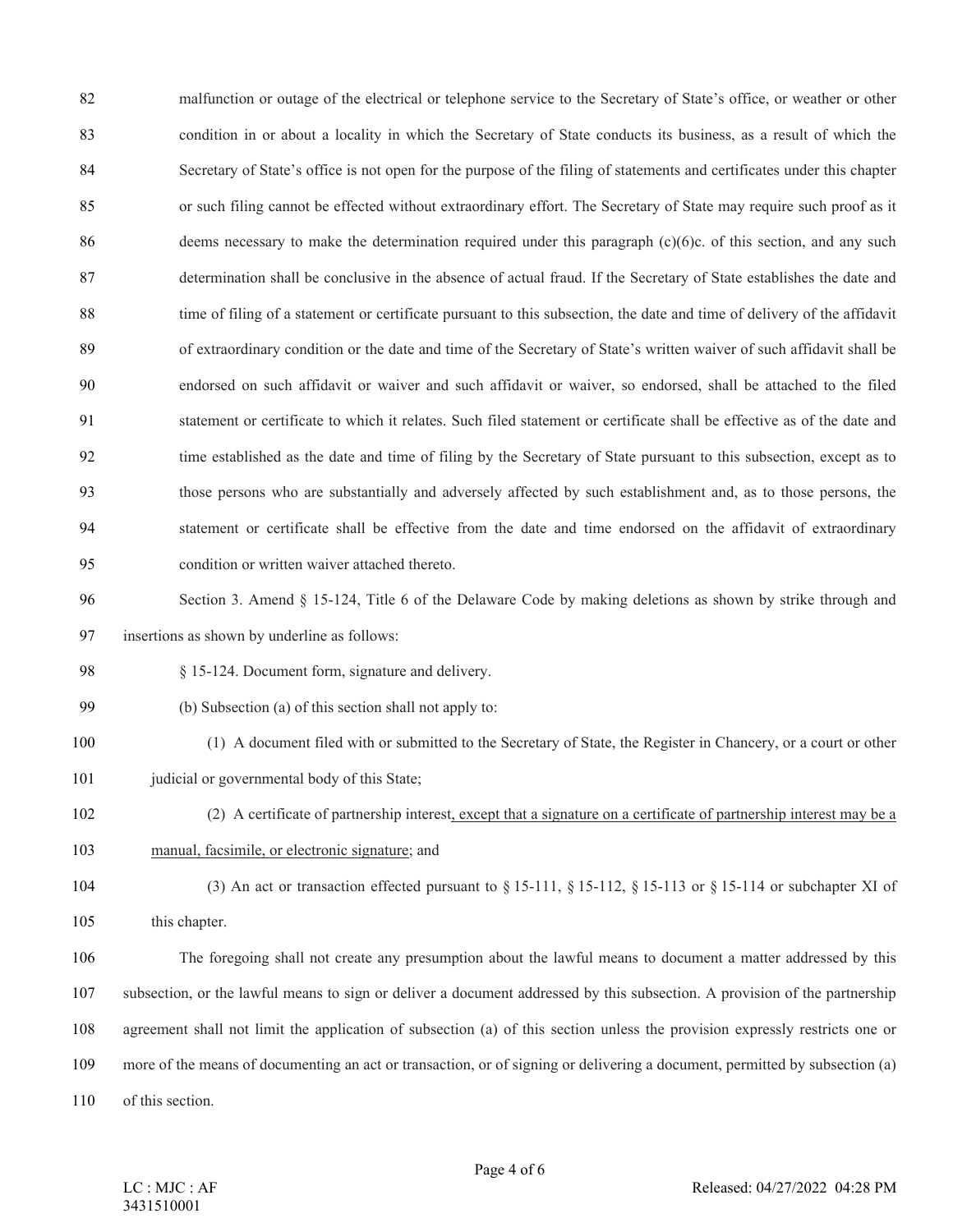- 111 Section 4. Amend § 15-901, Title 6 of the Delaware Code by making deletions as shown by strike through and
- 112 insertions as shown by underline as follows:

113 § 15-901. Conversion of certain entities to a domestic partnership.

 (h) Prior to filing the time a certificate of conversion to partnership with the Secretary of State becomes effective as provided in this chapter, the conversion shall be approved in the manner provided for by the document, instrument, agreement or other writing, as the case may be, governing the internal affairs of the other entity and the conduct of its business or by applicable law, as appropriate, and a partnership agreement shall be approved by the same authorization required to approve the conversion; provided, that in the event the continuing domestic partnership is not a limited liability partnership, such approval shall include the approval of any person who, at the effective date or time of the conversion,

120 shall be a partner of the partnership.

121 Section 5. Amend § 15-904, Title 6 of the Delaware Code by making deletions as shown by strike through and

122 insertions as shown by underline as follows:

123 § 15-904. Domestication of non-United States entities.

124 (g) Prior to the filing of time a certificate of partnership domestication with the Secretary of State becomes

125 effective as provided in this chapter, the domestication shall be approved in the manner provided for by the document,

126 instrument, agreement or other writing, as the case may be, governing the internal affairs of the non-United States entity

127 and the conduct of its business or by applicable non-Delaware law, as appropriate, and a partnership agreement shall be

128 approved by the same authorization required to approve the domestication; provided that, in the event the continuing

129 domestic partnership is not a limited liability partnership, such approval shall include the approval of any person who, at

- 130 the effective date or time of the domestication, shall be a partner of the partnership.
- 131 Section 6. This Act shall become effective August 1, 2022.

### **SYNOPSIS**

This bill continues the practice of amending periodically the Delaware Revised Uniform Partnership Act (the "Act") to keep it current and to maintain its national preeminence. The following is a section-by-section review of the proposed amendments of the Act.

Section 1. This section amends Section 15-101(14) of the Act. to confirm that a partnership agreement may include or incorporate multiple documents that may govern the business or affairs of the partnership.

Section 2. This section amends Section 15-105(c) of the Act to clarify that the execution of a statement or certificate by a person who is authorized by the Act to execute such statement or certificate constitutes an oath or affirmation that, to the best of such person's knowledge and belief, the facts stated therein shall be true at the time such statement or certificate becomes effective, not at the time such statement or certificate is executed.

Section 3. This section amends Section 15-124(b) to confirm that a signature on a certificate of partnership interest may be a manual, facsimile, or electronic signature.